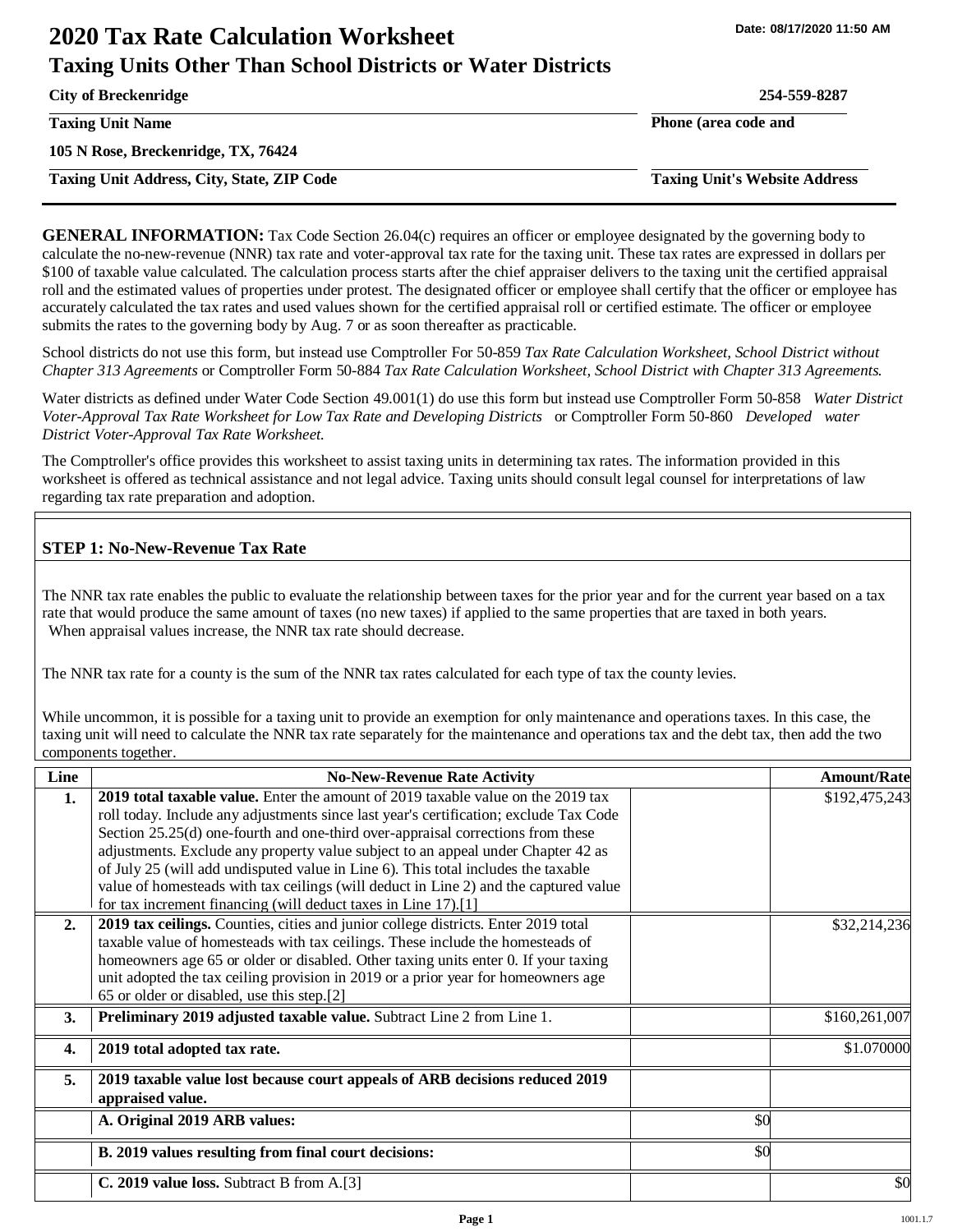| Line | <b>No-New-Revenue Rate Activity</b>                                                                                                                                                                                                                                                                                                                                                                                                                                                |               | <b>Amount/Rate</b> |
|------|------------------------------------------------------------------------------------------------------------------------------------------------------------------------------------------------------------------------------------------------------------------------------------------------------------------------------------------------------------------------------------------------------------------------------------------------------------------------------------|---------------|--------------------|
| 6.   | 2019 taxable value subject to an appeal under Chapter 42, as of July 25.                                                                                                                                                                                                                                                                                                                                                                                                           |               |                    |
|      | A. 2019 ARB certified value:                                                                                                                                                                                                                                                                                                                                                                                                                                                       | $\theta$      |                    |
|      | B. 2019 disputed value:                                                                                                                                                                                                                                                                                                                                                                                                                                                            | $\Omega$      |                    |
|      | C. 2019 undisputed value Subtract B from A.[4]                                                                                                                                                                                                                                                                                                                                                                                                                                     |               |                    |
| 7.   | 2019 Chapter 42-related adjusted values. Add Line 5 and 6                                                                                                                                                                                                                                                                                                                                                                                                                          |               |                    |
| 8.   | 2019 taxable value, adjusted for court-ordered reductions. Add Lines 3 and 7                                                                                                                                                                                                                                                                                                                                                                                                       |               | \$160,261,007      |
| 9.   | 2019 taxable value of property in territory the taxing unit deannexed after Jan.<br>1, 2019. Enter the 2019 value of property in deannexed territory.[5]                                                                                                                                                                                                                                                                                                                           |               | \$0                |
| 10.  | 2019 taxable value lost because property first qualified for an exemption in<br>2020. If the taxing unit increased an original exemption, use the difference between<br>the original exempted amount and the increased exempted amount. Do not include<br>value lost due to freeport, goods-in-transit, temporary disaster exemptions. Note<br>that lowering the amount or percentage of an existing exemption in 2020 does not<br>create a new exemption or reduce taxable value. |               |                    |
|      | A. Absolute exemptions. Use 2019 market value:                                                                                                                                                                                                                                                                                                                                                                                                                                     | \$68,090      |                    |
|      | <b>B. Partial exemptions.</b> 2020 exemption amount or 2020 percentage exemption<br>times 2019 value:                                                                                                                                                                                                                                                                                                                                                                              | \$63,669      |                    |
|      | C. Value loss. Add A and B.[6]                                                                                                                                                                                                                                                                                                                                                                                                                                                     |               | \$131,759          |
| 11.  | 2019 taxable value lost because property first qualified for agricultural<br>appraisal (1-d or 1-d-1), timber appraisal, recreational/scenic appraisal or<br>public access airport special appraisal in 2020. Use only properties that qualified<br>in 2020 for the first time; do not use properties that qualified in 2019.                                                                                                                                                      |               |                    |
|      | A. 2019 market value:                                                                                                                                                                                                                                                                                                                                                                                                                                                              | \$0           |                    |
|      | B. 2020 productivity or special appraised value:                                                                                                                                                                                                                                                                                                                                                                                                                                   | \$0           |                    |
|      | C. Value loss. Subtract B from A.[7]                                                                                                                                                                                                                                                                                                                                                                                                                                               |               | \$0                |
| 12.  | Total adjustments for lost value. Add Lines 9, 10C and 11C.                                                                                                                                                                                                                                                                                                                                                                                                                        |               | \$131,759          |
| 13.  | Adjusted 2019 taxable value. Subtract Line 12 from Line 8                                                                                                                                                                                                                                                                                                                                                                                                                          |               | \$160,129,248      |
| 14.  | Adjusted 2019 total levy. Multiply Line 4 by Line 13 and divide by \$100                                                                                                                                                                                                                                                                                                                                                                                                           |               | \$1,713,382        |
| 15.  | Taxes refunded for years preceding tax year 2019. Enter the amount of taxes<br>refunded by the district for tax years preceding tax year 2019. Types of refunds<br>include court decisions, Tax Code Section 25.25(b) and (c) corrections and Tax<br>Code Section 31.11 payment errors. Do not include refunds for tax year 2019. This<br>line applies only to tax years preceding tax year 2019.[8]                                                                               |               | \$37,260           |
| 16.  | Taxes in tax increment financing (TIF) for tax year 2019 Enter the amount of<br>taxes paid into the tax increment fund for a reinvestment zone as agreed by the<br>taxing unit. If the taxing unit has no 2020 captured appraised value in Line 18D,<br>enter $0. [9]$                                                                                                                                                                                                             |               | \$0                |
| 17.  | Adjusted 2019 levy with refunds and TIF adjustment. Add Lines 14, and 15,<br>subtract Line 16.[10]                                                                                                                                                                                                                                                                                                                                                                                 |               | \$1,750,642        |
| 18.  | Total 2020 taxable value on the 2020 certified appraisal roll today. This value<br>includes only certified values or certified estimate of values and includes the total<br>taxable value of homesteads with tax ceilings (will deduct in Line 20). These<br>homesteads include homeowners age 65 or older or disabled.[11]                                                                                                                                                        |               |                    |
|      | A. Certified values:                                                                                                                                                                                                                                                                                                                                                                                                                                                               | \$189,426,374 |                    |
|      | <b>B. Counties:</b> Include railroad rolling stock values certified by the Comptroller's<br>office.                                                                                                                                                                                                                                                                                                                                                                                | \$0           |                    |
|      | C. Pollution control and energy storage system exemption: Deduct the value of<br>property exempted for the current tax year for the first time as pollution control or<br>energy storage system property                                                                                                                                                                                                                                                                           | \$0           |                    |
|      | D. Tax increment financing: Deduct the 2020 captured appraised value of<br>property taxable by a taxing unit in a tax increment financing zone for which the<br>2020 taxes will be deposited into the tax increment fund. Do not include any new                                                                                                                                                                                                                                   | \$0           |                    |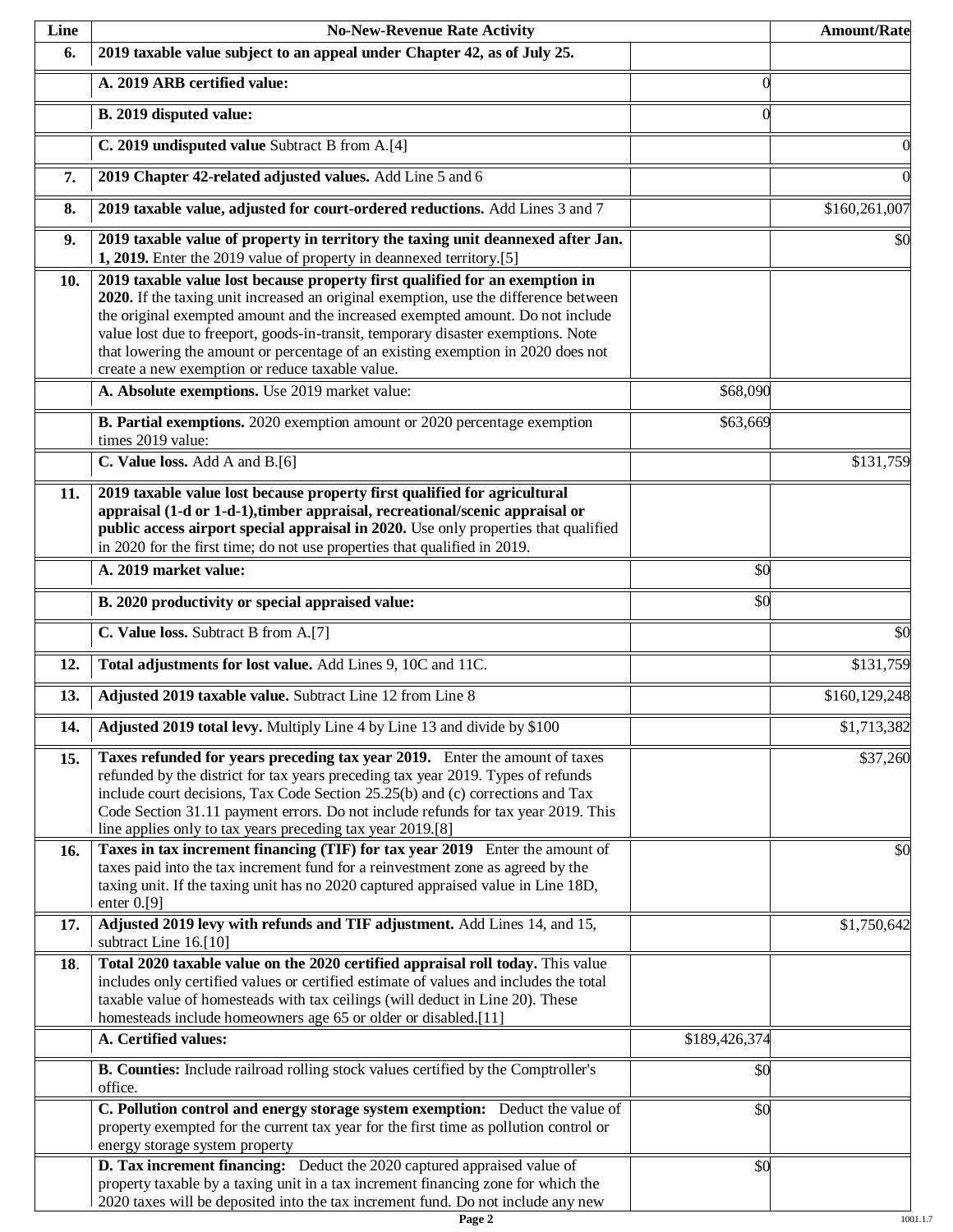| Line                                                     |                                                                                                                                                                           | <b>No-New-Revenue Rate Activity</b> |     | <b>Amount/Rate</b> |
|----------------------------------------------------------|---------------------------------------------------------------------------------------------------------------------------------------------------------------------------|-------------------------------------|-----|--------------------|
|                                                          | property value that will be included in Line 23 below.[12]                                                                                                                |                                     |     |                    |
|                                                          | E. Total 2020 value Add A and B, then subtract C and D                                                                                                                    |                                     |     | \$189,426,374      |
| 19.                                                      | Total value of properties under protest or not included on certified appraisal                                                                                            |                                     |     |                    |
|                                                          | roll.[13]                                                                                                                                                                 |                                     |     |                    |
|                                                          | A. 2020 taxable value of properties under protest The chief appraiser certifies a<br>list of properties still under ARB protest. The list shows the appraisal district's  |                                     | \$0 |                    |
|                                                          | value and the taxpayer's claimed value, if any, or an estimate of the value if the                                                                                        |                                     |     |                    |
|                                                          | taxpayer wins. For each of the properties under protest, use the lowest of these                                                                                          |                                     |     |                    |
|                                                          | values. Enter the total value under protest.[14]<br>B. 2020 value of properties not under protest or included on certified appraisal                                      |                                     | \$0 |                    |
|                                                          | roll. The chief appraiser gives taxing units a list of those taxable properties that the                                                                                  |                                     |     |                    |
|                                                          | chief appraiser knows about but are not included in the appraisal roll certification.                                                                                     |                                     |     |                    |
|                                                          | These properties also are not on the list of properties that are still under protest. On                                                                                  |                                     |     |                    |
|                                                          | this list of properties, the chief appraiser includes the market value, appraised value<br>and exemptions for the preceding year and a reasonable estimate of the market  |                                     |     |                    |
|                                                          | value, appraised value and exemptions for the current year. Use the lower market,                                                                                         |                                     |     |                    |
|                                                          | appraised or taxable value (as appropriate). Enter the total value of property not on                                                                                     |                                     |     |                    |
|                                                          | the certified roll.[15]<br>C. Total value under protest or not certified. Add A and B.                                                                                    |                                     |     | \$0                |
|                                                          |                                                                                                                                                                           |                                     |     |                    |
| 20.                                                      | 2020 tax ceilings. Counties, cities and junior colleges enter 2020 total taxable value<br>of homesteads with tax ceilings. These include the homesteads of homeowners age |                                     |     | \$32,980,619       |
|                                                          | 65 or older or disabled. Other taxing units enter 0. If your taxing unit adopted the                                                                                      |                                     |     |                    |
|                                                          | tax ceiling provision in 2019 or a prior year for homeowners age 65 or older or                                                                                           |                                     |     |                    |
|                                                          | disabled, use this step.[16]                                                                                                                                              |                                     |     |                    |
| 21.                                                      | 2020 total taxable value. Add Lines 18E and 19C. Subtract Line 20C.[17]                                                                                                   |                                     |     | \$156,445,755      |
| 22.                                                      | Total 2020 taxable value of properties in territory annexed after Jan. 1, 2019.<br>Include both real and personal property. Enter the 2020 value of property in           |                                     |     | \$0                |
|                                                          | territory annexed.[18]                                                                                                                                                    |                                     |     |                    |
| 23.                                                      | Total 2020 taxable value of new improvements and new personal property                                                                                                    |                                     |     | \$457,810          |
|                                                          | located in new improvements. New means the item was not on the appraisal roll in                                                                                          |                                     |     |                    |
|                                                          | 2019. An improvement is a building, structure, fixture or fence erected on or affixed<br>to land. New additions to existing improvements may be included if the appraised |                                     |     |                    |
|                                                          | value can be determined. New personal property in a new improvement must have                                                                                             |                                     |     |                    |
|                                                          | been brought into the taxing unit after Jan. 1, 2019 and be located in a new                                                                                              |                                     |     |                    |
|                                                          | improvement. New improvements <b>do</b> include property on which a tax abatement<br>agreement has expired for 2020.[19]                                                  |                                     |     |                    |
| 24.                                                      | Total adjustments to the 2020 taxable value. Add Lines 22 and 23.                                                                                                         |                                     |     | \$457,810          |
| 25.                                                      | Adjusted 2020 taxable value. Subtract Line 24 from Line 21.                                                                                                               |                                     |     | \$155,987,945      |
| 26.                                                      | 2020 NNR tax rate. Divide Line 17 by Line 25 and multiply by \$100.[20]                                                                                                   |                                     |     | \$1.122290/\$100   |
|                                                          |                                                                                                                                                                           |                                     |     |                    |
| 27.                                                      | <b>COUNTIES ONLY.</b> Add together the NNR tax rates for each type of tax the<br>county levies. The total is the 2020 county NNR tax rate.[21]                            |                                     |     |                    |
|                                                          | [1]Tex. Tax Code Section                                                                                                                                                  | [2] Tex. Tax Code Section           |     |                    |
|                                                          | [3]Tex. Tax Code Section                                                                                                                                                  | [4] Tex. Tax Code Section           |     |                    |
|                                                          | [5]Tex. Tax Code Section                                                                                                                                                  | [6] Tex. Tax Code Section           |     |                    |
| [7] Tex. Tax Code Section<br>[8] Tex. Tax Code Section   |                                                                                                                                                                           |                                     |     |                    |
| [9]Tex. Tax Code Section<br>[10]Tex. Tax Code Section    |                                                                                                                                                                           |                                     |     |                    |
| [11]Tex. Tax Code Section<br>[12] Tex. Tax Code Section  |                                                                                                                                                                           |                                     |     |                    |
|                                                          | [13] Tex. Tax Code Section                                                                                                                                                | [14] Tex. Tax Code Section          |     |                    |
| [15] Tex. Tax Code Section<br>[16] Tex. Tax Code Section |                                                                                                                                                                           |                                     |     |                    |
|                                                          | [17] Tex. Tax Code Section<br>[18] Tex. Tax Code Section                                                                                                                  |                                     |     |                    |
| [19]Tex. Tax Code Section<br>[20]Tex. Tax Code Section   |                                                                                                                                                                           |                                     |     |                    |

**[21]Tex. Tax Code Section**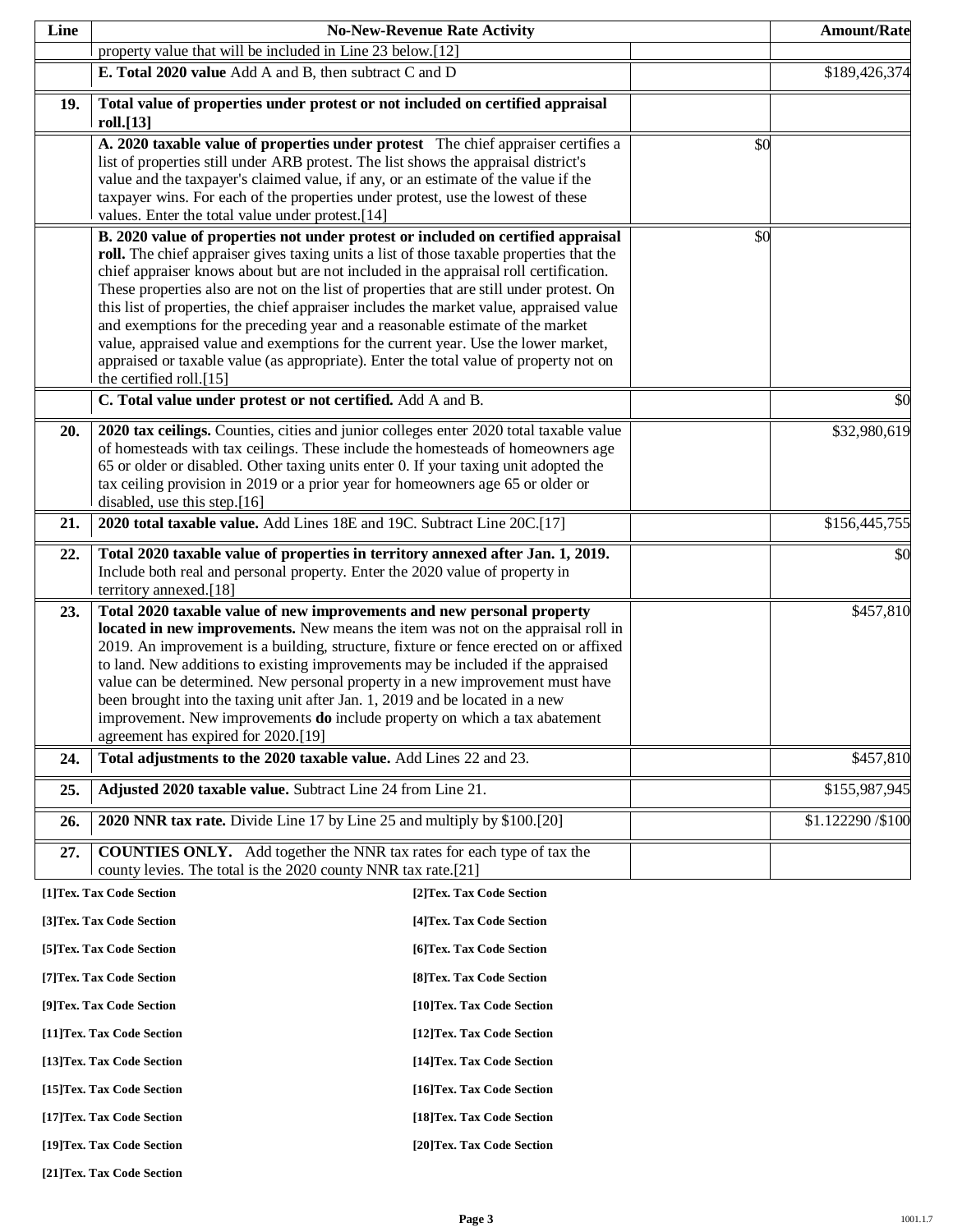## STEP 2: Voter-Approval Tax Rate

The voter-approval tax rate is the highest tax rate that a taxing unit may adopt without holding an election to seek voter approval of the rate. The voter-approval tax rate is split into two separate rates:

1. **Maintenance and Operations (M&O) Tax Rate:** The M&O portion is the tax rate that is needed to raise the same amount of taxes that the taxing unit levied in the prior year plus the applicable percentage allowed by law. This rate accounts for such things as salaries, utilities and day-to-day operations.

2. **Debt Rate:** The debt rate includes the debt service necessary to pay the taxing unit's debt payments in the coming year. This rate accounts for principal and interest on bonds and other debt secured by property tax revenue.

The voter-approval tax rate for a county is the sum of the voter-approval tax rates calculated for each type of tax the county levies. In most cases the voter-approval tax rate exceeds the no-new-revenue tax rate, but occasionally decreases in a taxing unit's debt service will cause the NNR tax rate to be higher than the voter-approval tax rate.

| Line | <b>Voter Approval Tax Rate Activity</b>                                                                                                                                                                                                                                                                                                                                                                                                                                                                                                                                                                                                                                        |          | <b>Amount/Rate</b> |
|------|--------------------------------------------------------------------------------------------------------------------------------------------------------------------------------------------------------------------------------------------------------------------------------------------------------------------------------------------------------------------------------------------------------------------------------------------------------------------------------------------------------------------------------------------------------------------------------------------------------------------------------------------------------------------------------|----------|--------------------|
| 28.  | 2019 M&O tax rate. Enter the 2019 M&O tax rate.                                                                                                                                                                                                                                                                                                                                                                                                                                                                                                                                                                                                                                |          | \$.784970          |
| 29.  | 2019 taxable value, adjusted for actual and potential court-ordered<br>adjustments. Enter the amount in Line 8 of the No-New-Revenue Tax Rate<br>Worksheet.                                                                                                                                                                                                                                                                                                                                                                                                                                                                                                                    |          | 160,261,007        |
| 30.  | Total 2019 M&O levy. Multiply Line 28 by Line 29 and divide by 100.                                                                                                                                                                                                                                                                                                                                                                                                                                                                                                                                                                                                            |          | 1,258,000          |
| 31.  | Adjusted 2019 levy for calculating NNR M&O rate.                                                                                                                                                                                                                                                                                                                                                                                                                                                                                                                                                                                                                               |          |                    |
|      | A. 2019 sales tax specifically to reduce property taxes. For cities, counties and<br>hospital districts, enter the amount of additional sales tax collected and spent on<br>M&O expenses in 2019, if any. Other taxing units, enter 0. Counties must exclude<br>any amount that was spent for economic development grants from the amount of<br>sales tax spent.                                                                                                                                                                                                                                                                                                               | 215,540  |                    |
|      | B. M&O taxes refunded for years preceding tax year 2019. Enter the amount of<br>M&O taxes refunded in the preceding year for taxes before that year. Types of<br>refunds include court decisions, Tax Code Section 25.25(b) and (c) corrections and<br>Tax Code Section 31.11 payment errors. Do not include refunds for tax year 2019.<br>This line applies only to tax years preceding tax year 2019.                                                                                                                                                                                                                                                                        | 37,260   |                    |
|      | C. 2019 taxes in TIF: Enter the amount of taxes paid into the tax increment fund<br>for a reinvestment zone as agreed by the taxing unit. If the taxing unit has no 2020<br>captured appraised value in Line 18D, enter 0.                                                                                                                                                                                                                                                                                                                                                                                                                                                     | $\Omega$ |                    |
|      | D. 2019 transferred function: If discontinuing all of a department, function or<br>activity and transferring it to another taxing unit by written contract, enter the<br>amount spent by the taxing unit discontinuing the function in the 12 months<br>preceding the month of this calculation. If the taxing unit did not operate this<br>function for this 12-month period, use the amount spent in the last full fiscal year in<br>which the taxing unit operated the function. The taxing unit discontinuing the<br>function will subtract this amount in E below. The taxing unit receiving the function<br>will add this amount in E below. Other taxing units enter 0. | $\Omega$ |                    |
|      | E. 2019 M&O levy adjustments. Add A and B, then subtract C. For taxing unit<br>with D, subtract if discontinuing function and add if receiving function                                                                                                                                                                                                                                                                                                                                                                                                                                                                                                                        | 252,800  |                    |
|      | F. Add Line 30 to 31E.                                                                                                                                                                                                                                                                                                                                                                                                                                                                                                                                                                                                                                                         |          | 1,510,800          |
| 32.  | Adjusted 2020 taxable value. Enter the amount in Line 25 of the No-New-<br>Revenue Tax Rate Worksheet.                                                                                                                                                                                                                                                                                                                                                                                                                                                                                                                                                                         |          | 155,987,945        |
| 33.  | 2020 NNR M&O rate (unadjusted) Divide Line 31F by Line 32 and multiply by<br>\$100.                                                                                                                                                                                                                                                                                                                                                                                                                                                                                                                                                                                            |          | 0.96853            |
| 34.  | Rate adjustment for state criminal justice mandate.[23]                                                                                                                                                                                                                                                                                                                                                                                                                                                                                                                                                                                                                        |          |                    |
|      | A. 2020 state criminal justice mandate. Enter the amount spent by a county in<br>the previous 12 months providing for the maintenance and operation cost of<br>keeping<br>inmates in county-paid facilities after they have been sentenced. Do not include any                                                                                                                                                                                                                                                                                                                                                                                                                 | 0        |                    |
|      | <b>B. 2019 state criminal justice mandate</b> Enter the amount spent by a county in the<br>12 months prior to the previous 12 months providing for the maintenance and<br>operation cost of keeping inmates in county-paid facilities after they have been<br>sentenced. Do not include any state reimbursement received by the county for the<br>same purpose. Enter zero if this is the first time the mandate applies                                                                                                                                                                                                                                                       |          |                    |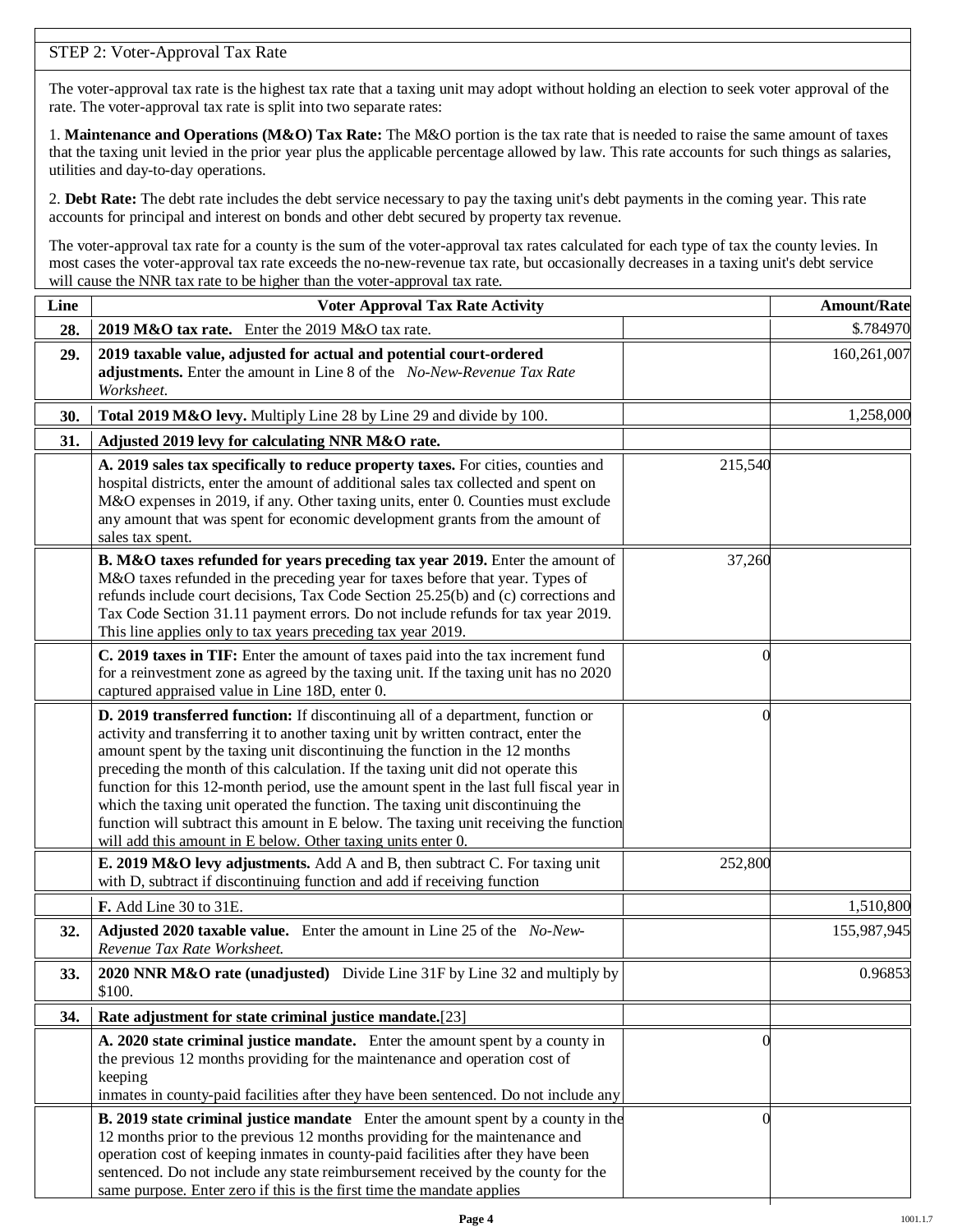| Line | <b>Voter Approval Tax Rate Activity</b>                                                                                                                                                                                                                                                                                                                                                                                                                                                                                                                                                                                                                                                                                                                                                                                                                                                                                                                                                                                                                                      |          | <b>Amount/Rate</b> |
|------|------------------------------------------------------------------------------------------------------------------------------------------------------------------------------------------------------------------------------------------------------------------------------------------------------------------------------------------------------------------------------------------------------------------------------------------------------------------------------------------------------------------------------------------------------------------------------------------------------------------------------------------------------------------------------------------------------------------------------------------------------------------------------------------------------------------------------------------------------------------------------------------------------------------------------------------------------------------------------------------------------------------------------------------------------------------------------|----------|--------------------|
|      | C. Subtract B from A and divide by Line 32 and multiply by \$100                                                                                                                                                                                                                                                                                                                                                                                                                                                                                                                                                                                                                                                                                                                                                                                                                                                                                                                                                                                                             | 0.00000  |                    |
|      | <b>D.</b> Enter the rate calculated in C. If not applicable, enter 0.                                                                                                                                                                                                                                                                                                                                                                                                                                                                                                                                                                                                                                                                                                                                                                                                                                                                                                                                                                                                        |          | 0.00000            |
| 35.  | Rate adjustment for indigent health care expenditures[24]                                                                                                                                                                                                                                                                                                                                                                                                                                                                                                                                                                                                                                                                                                                                                                                                                                                                                                                                                                                                                    |          |                    |
|      | A. 2020 indigent health care expenditures Enter the amount paid by a taxing unit<br>providing for the maintenance and operation cost of providing indigent health care<br>for the period beginning on July 1, 2019 and ending on June 30, 2020, less any state<br>assistance received for the same purpose                                                                                                                                                                                                                                                                                                                                                                                                                                                                                                                                                                                                                                                                                                                                                                   |          |                    |
|      | B. 2019 indigent health care expenditures Enter the amount paid by a taxing<br>unit providing for the maintenance and operation cost of providing indigent health<br>care<br>for the period beginning on July 1, 2018 and ending on June 30, 2019, less any state                                                                                                                                                                                                                                                                                                                                                                                                                                                                                                                                                                                                                                                                                                                                                                                                            |          |                    |
|      | C. Subtract B from A and divide by Line 32 and multiply by \$100                                                                                                                                                                                                                                                                                                                                                                                                                                                                                                                                                                                                                                                                                                                                                                                                                                                                                                                                                                                                             | 0.00000  |                    |
|      | D. Enter the rate calculated in C. If not applicable, enter 0.                                                                                                                                                                                                                                                                                                                                                                                                                                                                                                                                                                                                                                                                                                                                                                                                                                                                                                                                                                                                               |          | 0.00000            |
| 36.  | Rate adjustment for county indigent defense compensation.[25]                                                                                                                                                                                                                                                                                                                                                                                                                                                                                                                                                                                                                                                                                                                                                                                                                                                                                                                                                                                                                |          |                    |
|      | A. 2020 indigent defense compensation expenditures. Enter the amount paid by<br>a county to provide appointed counsel for indigent individuals for the period<br>beginning on July 1, 2019 and ending on June 30, 2020, less any state grants<br>received by the county for the same purpose                                                                                                                                                                                                                                                                                                                                                                                                                                                                                                                                                                                                                                                                                                                                                                                 |          |                    |
|      | B. 2019 indigent defense compensation expenditures. Enter the amount paid by a<br>county to provide appointed counsel for indigent individuals for the period<br>beginning on July 1, 2018 and ending on June 30, 2019, less any state grants<br>received by the county for the same purpose                                                                                                                                                                                                                                                                                                                                                                                                                                                                                                                                                                                                                                                                                                                                                                                 | $\Omega$ |                    |
|      | C. Subtract B from A and divide by Line 32 and multiply by \$100                                                                                                                                                                                                                                                                                                                                                                                                                                                                                                                                                                                                                                                                                                                                                                                                                                                                                                                                                                                                             | 0.00000  |                    |
|      | <b>D.</b> Multiply B by 0.05 and divide by Line 32 and multiply by \$100.                                                                                                                                                                                                                                                                                                                                                                                                                                                                                                                                                                                                                                                                                                                                                                                                                                                                                                                                                                                                    | 0.00000  |                    |
|      | <b>E.</b> Enter the lessor of C and D. If not applicable, enter 0.                                                                                                                                                                                                                                                                                                                                                                                                                                                                                                                                                                                                                                                                                                                                                                                                                                                                                                                                                                                                           |          | 0.00000            |
| 37.  | Rate adjustment for county hospital expenditures.                                                                                                                                                                                                                                                                                                                                                                                                                                                                                                                                                                                                                                                                                                                                                                                                                                                                                                                                                                                                                            |          |                    |
|      | A. 2020 eligible county hospital expenditures Enter the amount paid by the<br>county or municipality to maintain and operate an eligible county hospital for the<br>period beginning on July 1, 2019 and ending on June 30, 2020                                                                                                                                                                                                                                                                                                                                                                                                                                                                                                                                                                                                                                                                                                                                                                                                                                             | $\Omega$ |                    |
|      | B. 2019 eligible county hospital expenditures Enter the amount paid by the<br>county or municipality to maintain and operate an eligible county hospital for the<br>period                                                                                                                                                                                                                                                                                                                                                                                                                                                                                                                                                                                                                                                                                                                                                                                                                                                                                                   | $\theta$ |                    |
|      | C. Subtract B from A and divide by Line 32 and multiply by \$100                                                                                                                                                                                                                                                                                                                                                                                                                                                                                                                                                                                                                                                                                                                                                                                                                                                                                                                                                                                                             | 0.00000  |                    |
|      | <b>D.</b> Multiply B by 0.08 and divide by Line 32 and multiply by $$100$                                                                                                                                                                                                                                                                                                                                                                                                                                                                                                                                                                                                                                                                                                                                                                                                                                                                                                                                                                                                    | 0.00000  |                    |
|      | <b>E.</b> Enter the lessor of C and D, if applicable. If not applicable, enter 0.                                                                                                                                                                                                                                                                                                                                                                                                                                                                                                                                                                                                                                                                                                                                                                                                                                                                                                                                                                                            |          | 0.00000            |
| 38.  | Adjusted 2020 NNR M&O rate. Add Lines 33, 34D, 35D, 36E, and 37E.                                                                                                                                                                                                                                                                                                                                                                                                                                                                                                                                                                                                                                                                                                                                                                                                                                                                                                                                                                                                            |          | 0.96853            |
| 39.  | 2020 voter-approval M&O rate. Enter the rate as calculated by the appropriate<br>scenario below.<br>Special Taxing Unit If the taxing unit qualifies as a special taxing unit, multiply<br>Line 38 by 1.08<br>-or-<br><b>Other Taxing Unit</b> If the taxing unit does not qualify as a special taxing unit,<br>multiply Line 38 by 1.035.<br>-or-<br>Taxing unit affected by disaster declaration If the taxing unit is located in an area<br>declared as disater area, the governing body may direct the person calculating the<br>voter-approval rate to calculate in the manner provided for a special taxing unit.<br>The taxing unit shall continue to calculate the voter-approval rate in this manner<br>until the earlier of 1) the second year in which total taxable value on the certified<br>appraisal roll exceeds the total taxable value of the tax year in which the disaster<br>occurred, and 2) the third tax year after the tax year in which the disaster occurred.<br>If the taxing unit qualifies under this scenario, multiply Line 38 by 1.08. [27] |          | 0.00000            |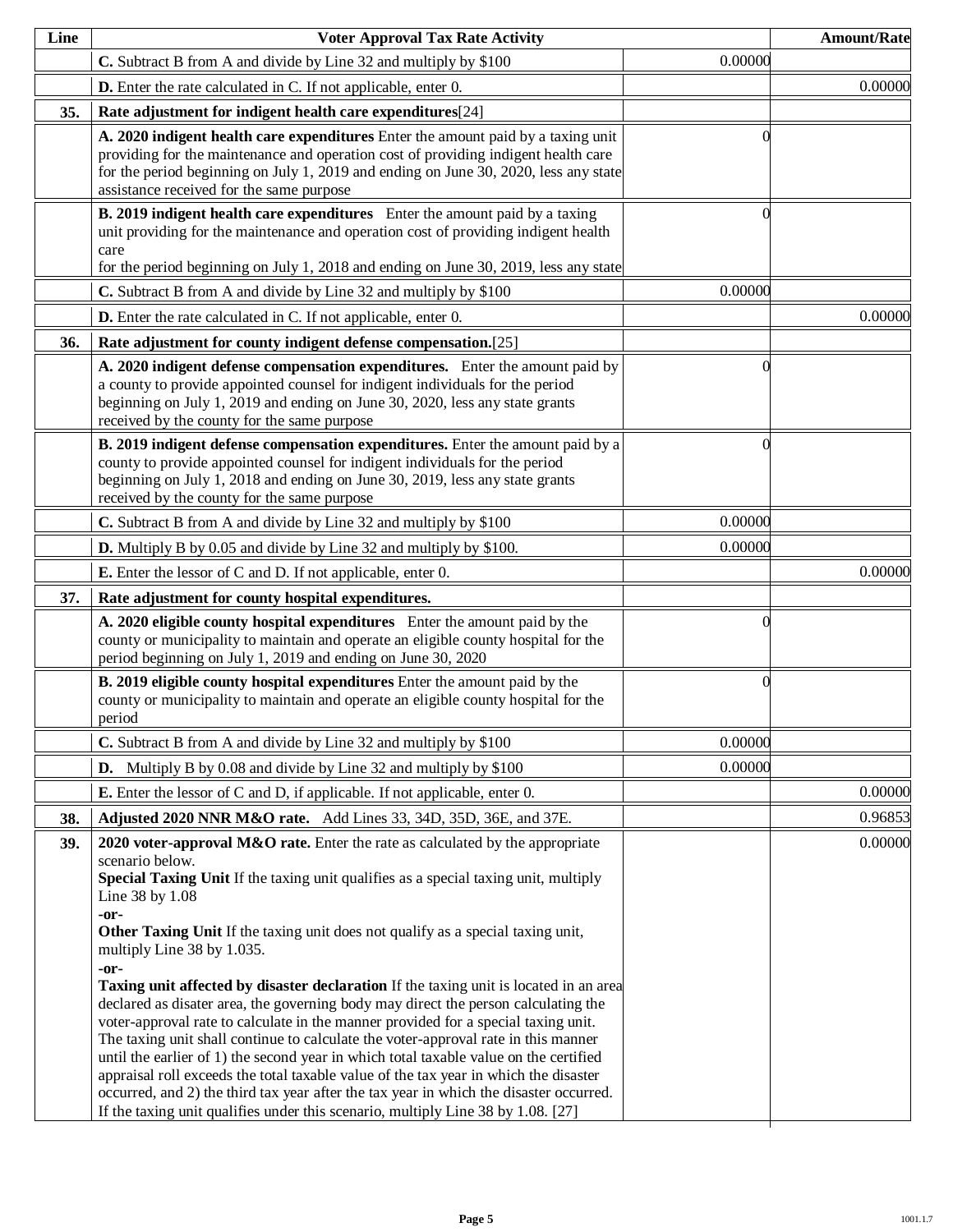| Line | <b>Voter Approval Tax Rate Activity</b>                                                                                                                                                                                                                                                                                                                                             |                | <b>Amount/Rate</b> |
|------|-------------------------------------------------------------------------------------------------------------------------------------------------------------------------------------------------------------------------------------------------------------------------------------------------------------------------------------------------------------------------------------|----------------|--------------------|
| 40.  | Total 2020 debt to be paid with property taxes and additional sales tax<br>revenue. Debt means the interest and principal that will be paid on debts that:<br>(1) are paid by property taxes,<br>(2) are secured by property taxes,<br>(3) are scheduled for payment over a period longer than one year, and<br>(4) are not classified in the taxing unit's budget as M&O expenses. |                |                    |
|      | A. Debt also includes contractual payments to other taxing units that have incurred<br>debts on behalf of this taxing unit, if those debts meet the four conditions above.<br>Include only amounts that will be paid from property tax revenue. Do not include<br>appraisal district budget payments.<br>Enter debt amount                                                          | 466,593        |                    |
|      | B. Subtract unencumbered fund amount used to reduce total debt.                                                                                                                                                                                                                                                                                                                     | $\overline{0}$ |                    |
|      | C. Subtract certified amount spent from sales tax to reduce debt(enter zero if<br>none)                                                                                                                                                                                                                                                                                             | $\Omega$       |                    |
|      | D. Subtract amount paid from other resources                                                                                                                                                                                                                                                                                                                                        | $\overline{0}$ |                    |
|      | E. Adjusted debt Subtract B, C and D from A                                                                                                                                                                                                                                                                                                                                         |                | 466,593            |
| 41.  | Certified 2019 excess debt collections Enter the amount certified by the collector.                                                                                                                                                                                                                                                                                                 |                | 75,678             |
| 42.  | Adjusted 2020 debt Subtract Line 41 from Line 40E                                                                                                                                                                                                                                                                                                                                   |                | 390,915            |
| 43.  | 2020 anticipated collection rate.                                                                                                                                                                                                                                                                                                                                                   |                |                    |
|      | A. Enter the 2020 anticipated collection rate certified by the collector                                                                                                                                                                                                                                                                                                            | 88.00          |                    |
|      | <b>B.</b> Enter the 2019 actual collection rate                                                                                                                                                                                                                                                                                                                                     | 86.00          |                    |
|      | C. Enter the 2018 actual collection rate                                                                                                                                                                                                                                                                                                                                            | 87.00          |                    |
|      | <b>D.</b> Enter the 2017 actual collection rate                                                                                                                                                                                                                                                                                                                                     | 88.00          |                    |
|      | E. If the anticipated collection rate in A is lower than actual collection rates in B, C<br>and D, enter the lowest collection rate from B, C and D. If the anticipated rate in A<br>is higher than at least one of the rates in the prior three years, enter the rate from A.<br>Note that the rate can be greater than 100%.                                                      |                | 88.00              |
| 44.  | 2020 debt adjusted for collections. Divide Line 42 by Line 43E.                                                                                                                                                                                                                                                                                                                     |                | 444,222            |
| 45.  | 2020 total taxable value. Enter the amount on Line 21 of the No-New-Revenue<br>Tax Rate Worksheet.                                                                                                                                                                                                                                                                                  |                | 156,445,755        |
| 46.  | 2020 debt rate Divide Line 44 by Line 45 and multiply by \$100.                                                                                                                                                                                                                                                                                                                     |                | 0.28394            |
| 47.  | 2020 voter-approval tax rate. Add Line 39 and 46.                                                                                                                                                                                                                                                                                                                                   |                | 1.28636            |
| 48.  | <b>COUNTIES ONLY.</b> Add together the voter-approval tax rate for each type of tax<br>the county livies. The total is the 2020 county voter-approval tax rate.                                                                                                                                                                                                                     |                |                    |
|      | STEP 3 NNR Tax Rate and Voter-Approval Tax Rate Adjustments for Additional Sales tAx to Reduce Property Taxes                                                                                                                                                                                                                                                                       |                |                    |

Cities, counties and hospital districts may levy a sales tax specifically to reduce property taxes. Local voters by election must approve imposing or abolishing the additional sales tax. If approved, the taxing unit must reduce its NNR and voter-approval tax rates to offset the expected sales tax revenue.

This section should only be completed by a county, city or hospital district that is required to adjust its NNR tax rate and/or voterapproval tax rate because it adopted the additional sales tax.

| Line | <b>Additional Sales and Use Tax Worksheet</b>                                            | <b>Amount/Rate</b> |
|------|------------------------------------------------------------------------------------------|--------------------|
| 49.  | Taxable sales. For taxing units that adopted the sales tax in November 2019 or May       |                    |
|      | 2020, enter the Comptroller's estimate of taxable sales for the previous four            |                    |
|      | quarters [32]. Estimates of taxable sales may be obtained through the Comptroller's      |                    |
|      | Allocation Historical Summary webpage. Taxing units that adopted the sales tax           |                    |
|      | before November 2019, skip this line.                                                    |                    |
| 50.  | <b>Estimated sales tax revenue.</b> Counties exclude any amount that is or will be spent | 216,016            |
|      | for economic development grants from the amount of estimated sales tax                   |                    |
|      | revenue.[33]                                                                             |                    |
|      | Taxing units that adopted the sales tax in November 2019 or in May 2020.                 |                    |
|      | Multiply the amount on Line 49 by the sales tax rate (.01, .005 or .0025, as             |                    |
|      | applicable) and multiply the result by $.95$ [34] -or-                                   |                    |
|      | Taxing units that adopted the sales tax before November 2019. Enter the sales            |                    |
|      | tax revenue for the previous four quarters. Do not multiply by 0.95.                     |                    |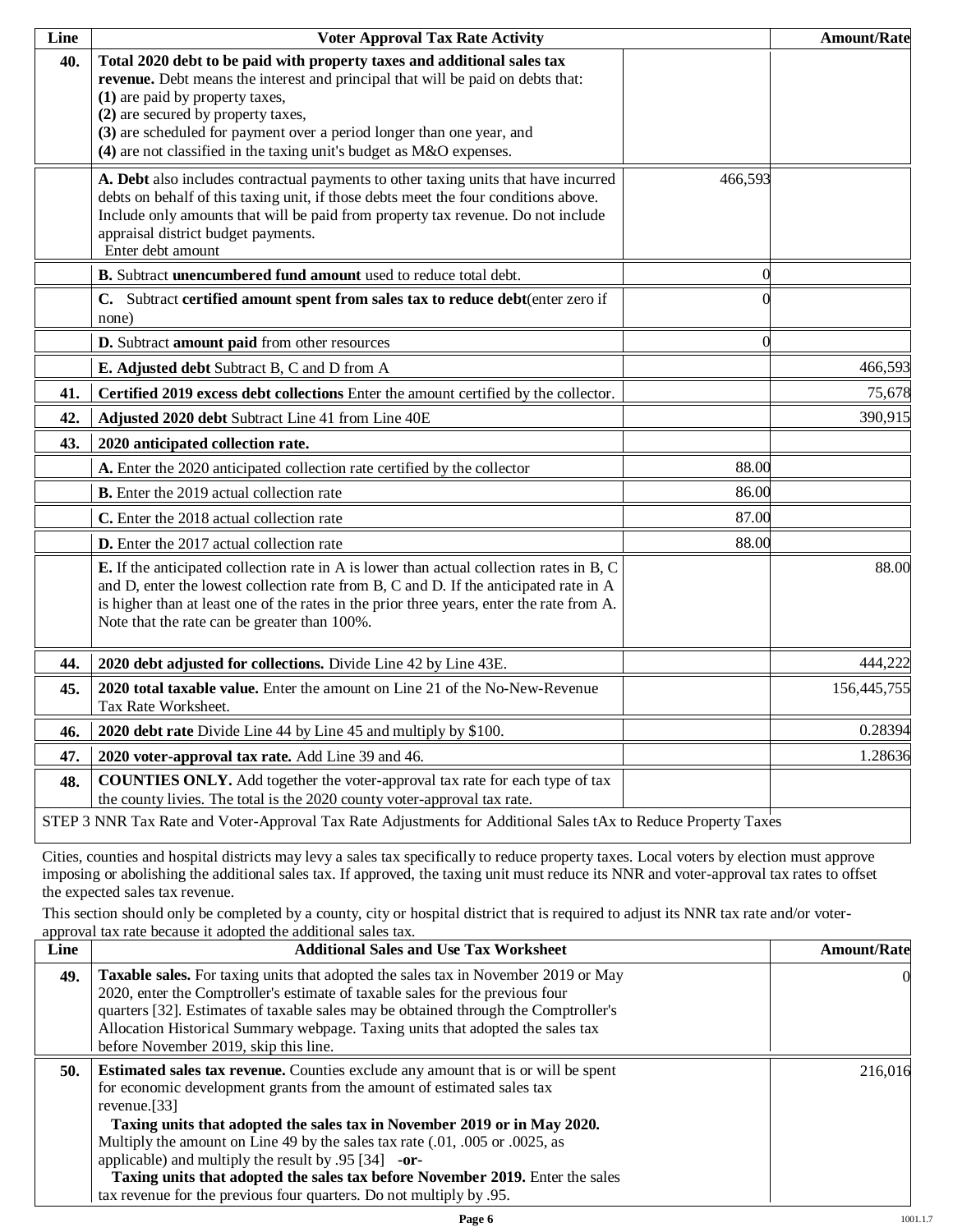| Line | <b>Additional Sales and Use Tax Worksheet</b>                                                                                                                                                                                             | <b>Amount/Rate</b> |
|------|-------------------------------------------------------------------------------------------------------------------------------------------------------------------------------------------------------------------------------------------|--------------------|
| 51.  | <b>2020 total taxable value.</b> Enter the amount from Line 21 of the <i>No-New-Revenue</i><br>Tax Rate Worksheet                                                                                                                         | 156,445,755        |
| 52.  | Sales tax adjustment rate. Divide Line 50 by Line 51 and multiply by \$100.                                                                                                                                                               | 0.13808            |
| 53.  | 2020 NNR tax rate, unadjusted for sales tax $[35]$ . Enter the rate from Line 26 or<br>27, as applicable, on the No-New-Revenue Tax Rate Worksheet.                                                                                       | \$1.122290         |
| 54.  | 2020 NNR tax rate, adjusted for sales tax.<br>Taxing units that adopted the sales tax in November 2019 or in May 2020.<br>Subtract Line 52 from Line 53. Skip to Line 55 if you adopted the additional sales<br>tax before November 2019. | \$1.122290         |
| 55.  | 2020 voter-approval tax rate, unadjusted for sales tax. [36] Enter the rate from<br>Line 47 or Line 48 as applicable, of the Voter-Approval Tax Rate<br>Worksheet                                                                         | 1.28636            |
| 56.  | 2020 voter-approval tax rate, adjusted for sales tax.<br>Subtract Line 52 from Line 55.<br>[37]Tex. Tax Code Section<br>[38]Tex. Tax Code Section                                                                                         | 1.14828            |

#### STEP 4: Additional Rollback Protection for Pollution Control

A taxing unit may raise its rate for M&O funds used to pay for a facility, device or method for the control of air, water or land pollution. This includes any land, structure, building, installation, excavation, machinery, equipment or device that is used, constructed, acquired or installed wholly or partly to meet or exceed pollution control requirements. The taxing unit's expenses are those necessary to meet the requirements of a permit issued by the Texas Commission on Environmental Quality (TCEQ). The taxing unit must provide the tax assessor with a copy of the TCEQ letter of determination that states the portion of the cost of the installation for pollution control.

This section should only be completed by a taxing unit that uses M&O Funds to pay for a facility, device or method for the control of air, water or land pollution.

This section should only by completed by a taxing unit that uses M&O funds to pay for a facility, device or method for the control of air, water or land pollution.

| Line | <b>Activity</b>                                                                                                                                                                                                                                    | <b>Amount/Rate</b> |
|------|----------------------------------------------------------------------------------------------------------------------------------------------------------------------------------------------------------------------------------------------------|--------------------|
| 57.  | Certified expenses from the Texas Commission on Environmental Quality (TCEQ). Enter the amount<br>certified in the determination letter from TCEQ [37]. The taxing unit shall provide its tax assessor-collector<br>with a copy of the letter.[38] | \$0                |
| .58. | <b>2020 total taxable value.</b> Enter the amount from Line 21 of the No-New-Revenue Tax Rate Worksheet.                                                                                                                                           | \$156,445,755      |
| 59.  | <b>Additional rate for pollution control.</b> Divide Line 57 by Line 58 and multiply by \$100.                                                                                                                                                     | 0.00000            |
| 60.  | 2020 voter-approval tax rate, adjusted for pollution control. Add Line 59 to one of the following lines<br>(as applicable): Line 47, Line 48 (counties) or Line 56 (taxing units with the additional sales tax).                                   | 1.14828            |

**[37]Tex. Tax Code Section [38]Tex. Tax Code Section**